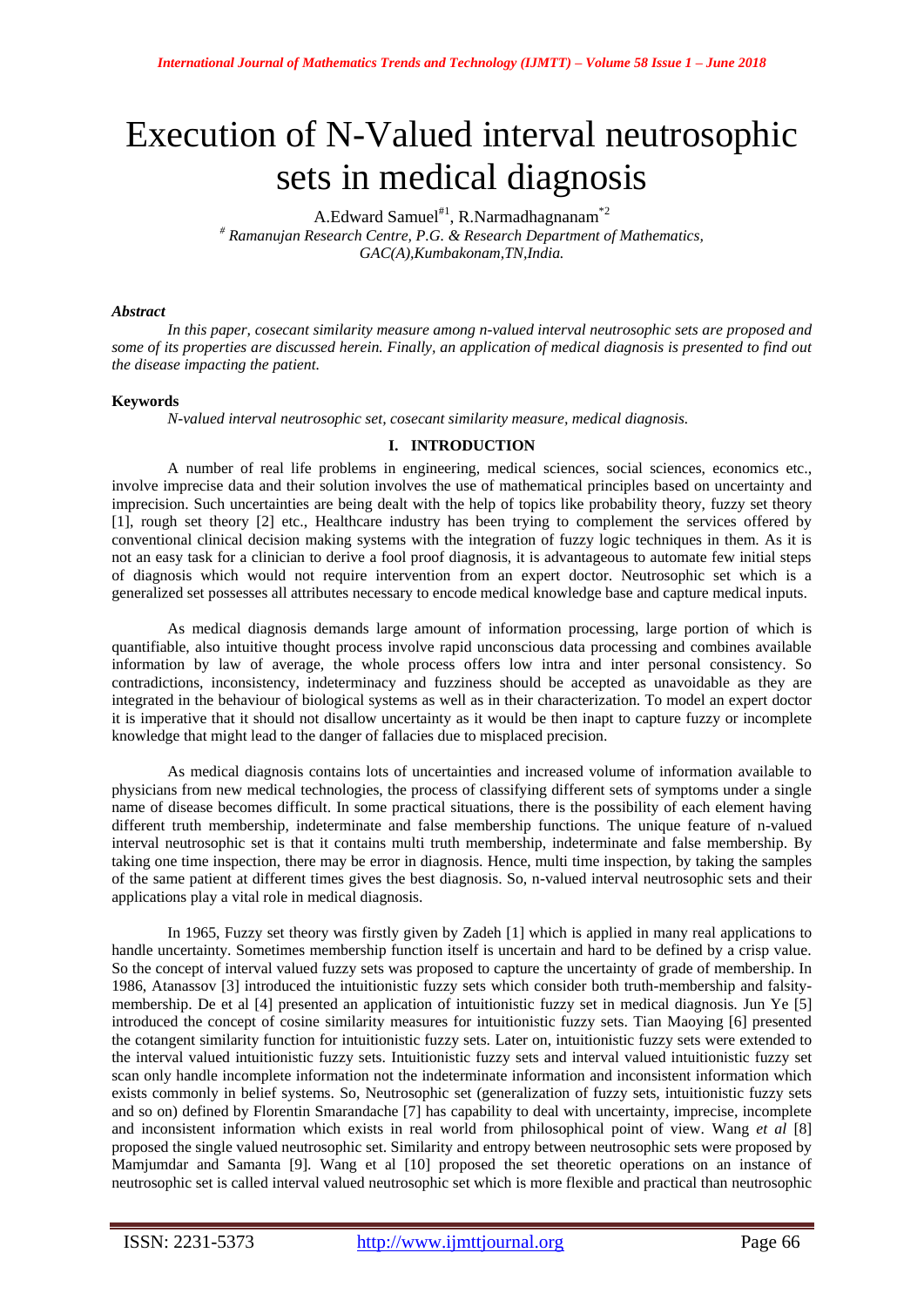set. Similarity measures between interval valued neutrosophic sets were proposed by Jun Ye [11]. Interval valued neutrosophic soft sets were introduced by Irfan Deli [12].

Sebastian and Ramakrishnan [13] studied a new concept called fuzzy multi sets (FMS), which is the generalization of multi sets. Shinoj and John [14] extended the concept of fuzzy multi sets by introducing intuitionistic fuzzy multi sets (IFMS). Rajarajeswari and Uma [15] proposed the normalized hamming similarity measure between them. However, the concepts of FMS & IFMS are not capable of dealing with indeterminacy. Shan Ye and Jun Ye[16]introduced the concept of single valued neutrosophic multi sets. Distance based similarity measures between them were introduced by Ye et al [17]. Florentin Smarandache [18] extended the classical neutrosophic logic to n-valued refined neutrosophic logic, by refining each neutrosophic component into respectively,  $T_1, T_2, \ldots, T_m, I_1, I_2, \ldots, I_p \& F_1, F_2, \ldots, F_r$ . Deli et al [19] studied a new concept called neutrosophic refined sets. Broumi and Deli [20] proposed the correlation measure between them. Broumi *et al* [20] generalize the concept of n-valued neutrosophic sets to the case of n-valued interval neutrosophic sets. Edward Samuel and Narmadhagnanam [21] proposed few novel methods in n-valued interval neutrosophic sets.

In this paper, using the notion of n-valued interval neutrosophic set it was provided an exemplary for medical diagnosis. In order to make this, a novel method was implemented.

Rest of the article is structured as follows. In Section 2, the basic definitions were briefly presented. Section 3 deals with proposed definitions and some of its properties. Sections 4,5&6 contains methodology, algorithm and case study related to medical diagnosis respectively. Conclusion was given in Section 7.

## **II. PRELIMINARIES**

#### *A. Definition [10]*

Let  $X$  be a space of points (objects), with a generic element in  $X$  denoted by  $x$ . An interval neutrosophic set (INS) A in X is characterized by the truth-membership function  $T_A$ , indeterminacy-membership function  $I_A$  and falsity-membership function  $F_A T_A(x)$ ,  $I_A(x)$  &  $F_A(x)$  are real standard or non-standard subsets of  $\begin{bmatrix} -0.1 \\ -0.1 \end{bmatrix}$ . That is  $T_A: X \to \begin{bmatrix} 0,1^+ \end{bmatrix}$ ,  $I_A: X \to \begin{bmatrix} 0,1^+ \end{bmatrix}$ ,  $F_A: X \to \begin{bmatrix} 0,1^+ \end{bmatrix}$ . There is no restriction on the sum of  $T_A(x)$ ,  $I_A(x)$  &  $F_A(x)$ , so  $\bar{}0 \le T_A(x) + I_A(x) + F_A(x) \le 3^+$ 

## *B. Definition [20]*

Let X be a universe, a n-valued interval neutrosophic set on X can be defined as follows:  
\n
$$
A = \begin{cases}\n\left\{\left[\inf T_A^1(x), \sup T_A^1(x)\right], \left[\inf T_A^2(x), \sup T_A^2(x)\right], \dots, \left[\inf T_A^p(x), \sup T_A^p(x)\right]\right], \\
\left\{\left[\inf T_A^1(x), \sup T_A^1(x)\right], \left[\inf T_A^2(x), \sup T_A^2(x)\right], \dots, \left[\inf T_A^p(x), \sup T_A^p(x)\right]\right], \\
\left\{\left[\inf F_A^1(x), \sup F_A^1(x)\right], \left[\inf F_A^2(x), \sup F_A^2(x)\right], \dots, \left[\inf F_A^p(x), \sup F_A^p(x)\right]\right\} \colon x \in X\n\end{cases}
$$
\nwhere  
\n
$$
\left\{\inf T_A^1(x), \inf T_A^2(x), \dots, \inf T_A^p(x), \inf T_A^1(x), \dots, \left[\inf T_A^p(x), \sup F_A^2(x), \dots, \left[\inf F_A^p(x), \sup F_A^p(x)\right]\right] : x \in X\n\end{cases}
$$
\n
$$
\left\{\int T_A^1(x), \sup T_A^2(x), \dots, \sup T_A^p(x), \sup T_A^2(x), \dots, \sup T_A^p(x), \dots, \sup T_A^p(x), \dots, \sup T_A^p(x), \dots, \sup T_A^p(x), \dots, \sup T_A^p(x), \dots, \sup T_A^p(x), \dots, \sup T_A^p(x), \dots, \sup T_A^p(x), \dots, \sup T_A^p(x), \dots, \sup T_A^p(x), \dots, \sup T_A^p(x), \dots, \sup T_A^p(x), \dots, \sup T_A^p(x), \dots, \sup T_A^p(x), \dots, \sup T_A^p(x), \dots, \sup T_A^p(x), \dots, \sup T_A^p(x), \dots, \sup T_A^p(x), \dots, \sup T_A^p(x), \dots, \sup T_A^p(x), \dots, \sup T_A^p(x), \dots, \sup T_A^p(x), \dots, \sup T_A^p(x), \dots, \sup T_A^p(x), \dots, \sup T_A^p(x), \dots, \sup T_A^p(x), \dots, \sup T_A^p(x), \dots, \sup T_A^p(x), \dots, \sup T_A^p(x), \dots, \sup T_A^p(x), \dots, \sup T_A^p(x), \dots, \sup T_A^p(x
$$

 $\sup I_A^P(x)$ ,  $\sup F_A^1(x)$ ,  $\sup F_A^2(x)$ , ..., $\sup F_A^P \in [0,1]$ such that  $0 \le \sup T_A^j(x) + \sup T_A^j(x) + \sup F_A^j(x) \le 3 \ \ \forall \ j = 1, 2, 3, ..., p$ 

## *C. Definition [20]*

A n-valued interval neutrosophic set *A* is contained in the other n-valued interval neutrosophic set *B* , denoted by  $A \subseteq B$ , if and only if

 $\{\inf T_A^1(x) \leq \inf T_B^1(x), \inf T_A^2(x) \leq \inf T_B^2(x), \dots, \inf T_A^p(x) \leq \inf T_B^p(x), \sup T_A^1(x) \leq \sup T_B^1(x), \sup T_A^2(x) \leq \sup T_B^2(x), \dots,$  $\sup T_A^p(x) \leq \sup T_B^p(x)$ ,  $\inf T_A^1(x) \geq \inf T_B^1(x)$ ,  $\inf T_A^2(x) \geq \inf T_B^2(x)$ ,...,  $\inf T_A^p(x) \geq \inf T_B^p(x)$ ,  $\sup T_A^1(x) \geq \sup T_B^1(x)$ ,  $\sup I_A^2(x) \ge \sup I_B^2(x)$ ,...,  $\sup I_A^p(x) \ge \sup I_B^p(x)$ ,  $\inf F_A^1(x) \ge \inf F_B^1(x)$ ,  $\inf F_A^2(x) \ge \inf F_B^2(x)$ ,...,  $\inf F_A^p(x) \ge \inf F_B^p(x)$ ,  $\sup F_A^1(x) \ge \sup F_B^1(x)$ ,  $\sup F_A^2(x) \ge \sup F_B^2(x)$ ,...,  $\sup F_A^2(x) \ge \sup F_B^2(x)$   $\forall x \in X$  }  $(1)$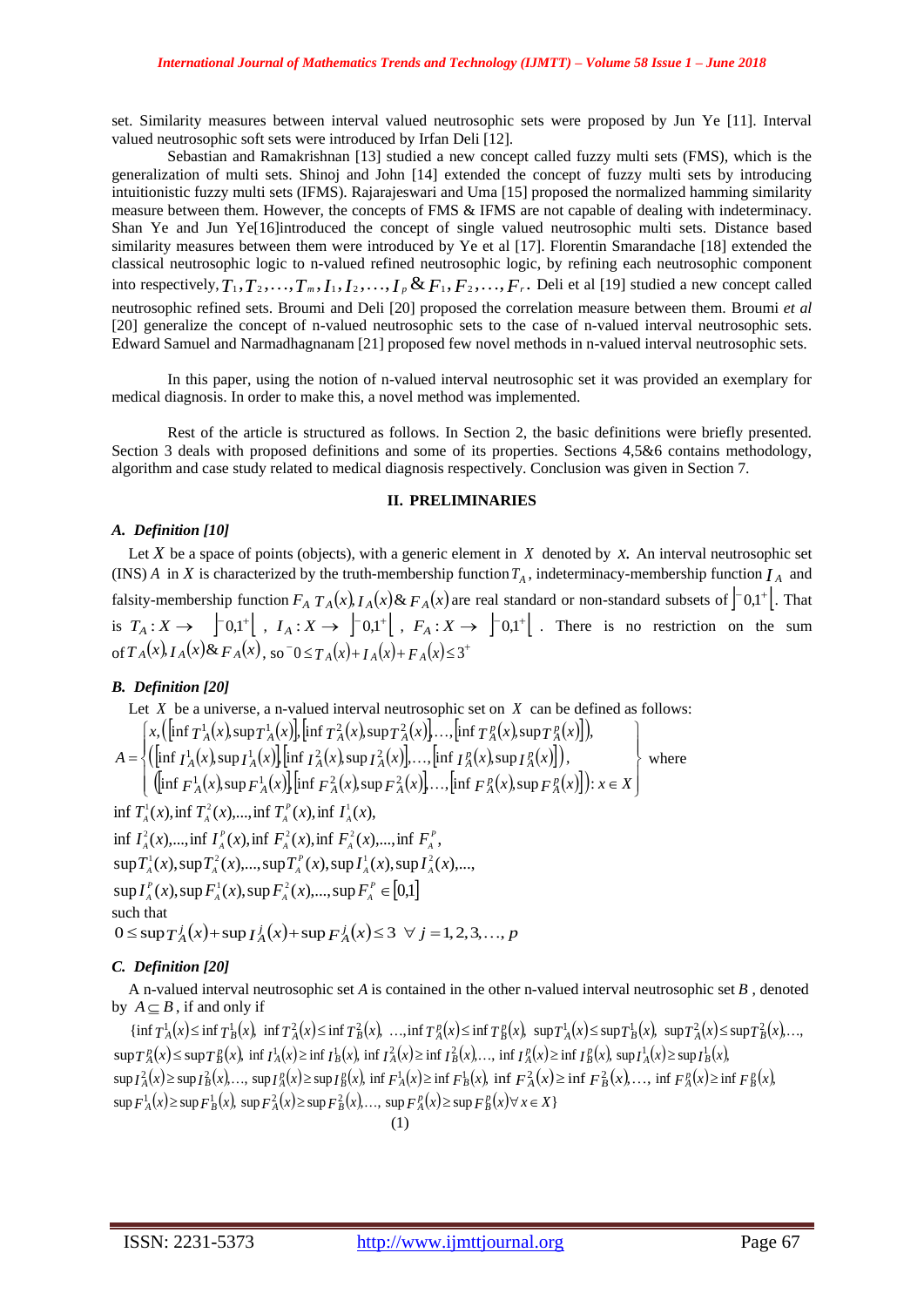## **III.PROPOSED DEFINITION**

## *A. Definition*

Let 
$$
A = \begin{cases} x, \left( \inf T_A^1(x), \sup T_A^1(x) \right) \left[ \inf T_A^2(x), \sup T_A^2(x) \right], ..., \left[ \inf T_A^p(x), \sup T_A^p(x) \right] \right) \\ \left( \inf T_A^1(x), \sup T_A^1(x) \right) \left[ \inf T_A^2(x), \sup T_A^2(x) \right], ..., \left[ \inf T_A^p(x), \sup T_A^p(x) \right] \right) \\ \left( \inf F_A^1(x), \sup F_A^1(x) \right) \left[ \inf F_A^2(x), \sup F_A^2(x) \right], ..., \left[ \inf F_A^p(x), \sup F_A^p(x) \right] \right): x \in X \end{cases}
$$
  

$$
B = \begin{cases} x, \left( \inf T_B^1(x), \sup T_B^1(x) \right) \left[ \inf T_B^2(x), \sup T_B^2(x) \right], ..., \left[ \inf T_B^p(x), \sup T_B^p(x) \right] \right) \\ \left( \inf T_B^1(x), \sup T_B^1(x) \right) \left[ \inf T_B^2(x), \sup T_B^2(x) \right], ..., \left[ \inf T_B^p(x), \sup T_B^p(x) \right] \right) \\ \left( \left[ \inf F_B^1(x), \sup F_B^1(x) \right] \left[ \inf F_B^2(x), \sup F_B^2(x) \right], ..., \left[ \inf F_B^p(x), \sup F_B^p(x) \right] \right): x \in X \end{cases}
$$
 be two n-valued interval

neutrosophic sets then the cosecant similarity measure is defined as

$$
CSM_{NVINS}(A, B) = \frac{1}{n+2}
$$
\n
$$
\sum_{j=1}^{p} \left[ \sum_{i=1}^{n} \frac{1}{10} \cos ec \left[ \frac{\pi}{24} \left[ 1 + \left| \inf T_A^j(x_i) - \inf T_B^j(x_i) \right| + \left| \sup T_A^j(x_i) - \sup T_B^j(x_i) \right| + \left| \inf T_A^j(x_i) - \inf T_B^j(x_i) \right| + \right| \right] \right] (2)
$$
\n
$$
CSM_{NVINS}(A, B) = \frac{1}{n+2}
$$

# *Proposition 1*

(i)  $CSM_{NVINS}(A, B) > 0$ (ii)  $CSM_{NVINS}(A, B) = CSM_{NVINS}(B, A)$ 

$$
(iii) If A \subseteq B \subseteq C then \begin{cases} CSM_{_{NVMSS}}(A, C) \leq CSM_{_{NVMSS}}(A, B) & \& \\ CSM_{_{NVMSS}}(A, C) \leq CSM_{_{NVMSS}}(B, C) \end{cases}
$$

# *Proof*

(i) The proof is straightforward. (ii) The proof is straightforward  $(iii)$  By  $(1)$ ,  $\inf T_A^j(x_i) \leq \inf T_B^j(x_i) \leq \inf T_C^j(x_i)$  $\sup T_A^j(x_i) \leq \sup T_B^j(x_i) \leq \sup T_C^j(x_i)$  $\inf I_A^j(x_i) \geq \inf I_B^j(x_i) \geq \inf I_C^j(x_i)$  $\sup I_A^j(x_i) \geq \sup I_B^j(x_i) \geq \sup I_C^j(x_i)$  $\inf F_A^j(x_i) \geq \inf F_B^j(x_i) \geq \inf F_C^j(x_i)$  $\sup F_A^j(x_i) \geq \sup F_B^j(x_i) \geq \sup F_C^j(x_i)$ Hence,  $\inf T_A^j(x_i) - \inf T_B^j(x_i) \leq \inf T_A^j(x_i) - \inf T_C^j(x_i)$  $\sup T_A^j(x_i) - \sup T_B^j(x_i) \leq |\sup T_A^j(x_i) - \sup T_C^j(x_i)|$  $\inf I_A^j(x_i) - \inf I_B^j(x_i) \leq \inf I_A^j(x_i) - \inf I_C^j(x_i)$  $\sup I_A^j(x_i) - \sup I_B^j(x_i) \leq |\sup I_A^j(x_i) - \sup I_C^j(x_i)|$  $\inf F_A^j(x_i) - \inf F_B^j(x_i) \leq \inf F_A^j(x_i) - \inf F_C^j(x_i)$  $\sup F_A^j(x_i) - \sup F_B^j(x_i) \leq |\sup F_A^j(x_i) - \sup F_C^j(x_i)|$  $\inf T_{B}^{j}(x_{i}) - \inf T_{C}^{j}(x_{i}) \leq \inf T_{A}^{j}(x_{i}) - \inf T_{C}^{j}(x_{i})$  $\sup T_B^j(x_i) - \sup T_C^j(x_i) \leq \sup T_A^j(x_i) - \sup T_C^j(x_i)$  $\inf I_B^j(x_i) - \inf I_C^j(x_i) \leq \inf I_A^j(x_i) - \inf I_C^j(x_i)$  $\sup I_B^j(x_i) - \sup I_C^j(x_i) \leq |\sup I_A^j(x_i) - \sup I_C^j(x_i)|$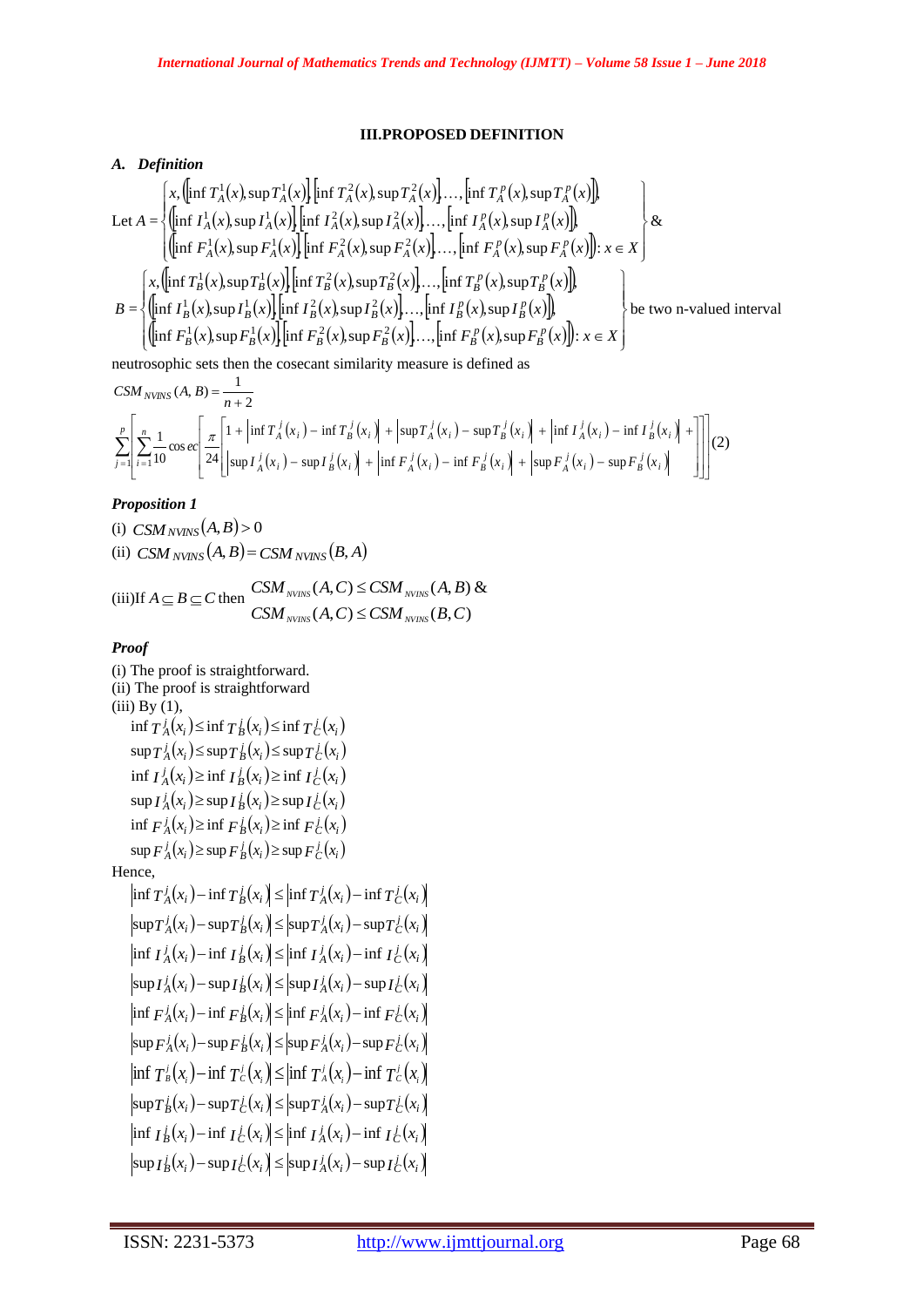$\int f(x_i) - \inf F_C(x_i) \leq \inf F_A(x_i) - \inf F_C(x_i)$ 

## **IV.METHODOLOGY**

- 1. Determination of symptoms
- 2. Formulation of medical knowledge based on n-valued interval neutrosophic sets & interval neutrosophic sets
- 3. Determination of diagnosis on the basis of new computation technique of n-valued interval neutrosophic sets.

## **V. ALGORITHM**

- Step 1: The Symptoms of the patients are given to obtain the patient-symptom relation *Q* and are noted in Table 1
- Step 2: The medical knowledge relating the symptoms with the set of diseases under consideration are given to obtain the symptom-disease relation  $R$  and are noted in Table 2.
- Step 3: The computation T of the relation of patients and diseases is found using (2) and are noted in Table 3.
- Step 4: Finally, maximum value from Table 3 of each row were selected to find the possibility of the patient affected with the respective disease and then it was concluded that the patient  $P_k(k=1,2\&3)$  was suffering from the disease  $D_r(r=1,2,3 \& 4)$ .

## **VI.CASE STUDY [20]**

|                      |                                                                                                                                                                                                                                                                                                                                                                                                                                                                                                                                                                                    | $\left \inf F_B^j(x_i) - \inf F_C^j(x_i)\right  \leq \left \inf F_A^j(x_i) - \inf F_C^j(x_i)\right $ |  |                                                                                                                                                          |  |                                                                                                         |                                                                                                                                                                                                                                                                                                                                                                                                                                                             |
|----------------------|------------------------------------------------------------------------------------------------------------------------------------------------------------------------------------------------------------------------------------------------------------------------------------------------------------------------------------------------------------------------------------------------------------------------------------------------------------------------------------------------------------------------------------------------------------------------------------|------------------------------------------------------------------------------------------------------|--|----------------------------------------------------------------------------------------------------------------------------------------------------------|--|---------------------------------------------------------------------------------------------------------|-------------------------------------------------------------------------------------------------------------------------------------------------------------------------------------------------------------------------------------------------------------------------------------------------------------------------------------------------------------------------------------------------------------------------------------------------------------|
|                      |                                                                                                                                                                                                                                                                                                                                                                                                                                                                                                                                                                                    | $\left \sup F_B^j(x_i)-\sup F_C^j(x_i)\right \leq \left \sup F_A^j(x_i)-\sup F_C^j(x_i)\right $      |  |                                                                                                                                                          |  |                                                                                                         |                                                                                                                                                                                                                                                                                                                                                                                                                                                             |
|                      |                                                                                                                                                                                                                                                                                                                                                                                                                                                                                                                                                                                    |                                                                                                      |  | Here, the cosecant similarity measure is a decreasing function.<br>: $CSM_{NVINS}(A,C) \leq CSM_{NVINS}(A,B)$ & $CSM_{NVINS}(A,C) \leq CSM_{NVINS}(B,C)$ |  |                                                                                                         |                                                                                                                                                                                                                                                                                                                                                                                                                                                             |
|                      |                                                                                                                                                                                                                                                                                                                                                                                                                                                                                                                                                                                    |                                                                                                      |  | <b>IV.METHODOLOGY</b>                                                                                                                                    |  |                                                                                                         |                                                                                                                                                                                                                                                                                                                                                                                                                                                             |
|                      |                                                                                                                                                                                                                                                                                                                                                                                                                                                                                                                                                                                    |                                                                                                      |  |                                                                                                                                                          |  |                                                                                                         | In this section, it was presented an application of n-valued interval neutrosophic set in medical<br>diagnosis. In a given pathology, suppose $S$ is a set of symptoms, $D$ is a set of diseases and $P$ is a set of patients<br>and let Q be a n-valued interval neutrosophic relation from the set of patients to the symptoms.<br><i>i.e.</i> , $Q(P \rightarrow S)$ and R be an interval neutrosophic relation from the set of symptoms to the diseases |
|                      |                                                                                                                                                                                                                                                                                                                                                                                                                                                                                                                                                                                    |                                                                                                      |  | <i>i.e.</i> , $R(S \rightarrow D)$ and then the methodology involves three main jobs:                                                                    |  |                                                                                                         |                                                                                                                                                                                                                                                                                                                                                                                                                                                             |
| 1.<br>2.<br>sets     | Determination of symptoms                                                                                                                                                                                                                                                                                                                                                                                                                                                                                                                                                          |                                                                                                      |  |                                                                                                                                                          |  |                                                                                                         | Formulation of medical knowledge based on n-valued interval neutrosophic sets & interval neutrosophic                                                                                                                                                                                                                                                                                                                                                       |
| 3.<br>sets.          |                                                                                                                                                                                                                                                                                                                                                                                                                                                                                                                                                                                    |                                                                                                      |  |                                                                                                                                                          |  |                                                                                                         | Determination of diagnosis on the basis of new computation technique of n-valued interval neutrosophic                                                                                                                                                                                                                                                                                                                                                      |
|                      |                                                                                                                                                                                                                                                                                                                                                                                                                                                                                                                                                                                    |                                                                                                      |  | V. ALGORITHM                                                                                                                                             |  |                                                                                                         |                                                                                                                                                                                                                                                                                                                                                                                                                                                             |
|                      | Table 1                                                                                                                                                                                                                                                                                                                                                                                                                                                                                                                                                                            |                                                                                                      |  |                                                                                                                                                          |  |                                                                                                         | Step 1: The Symptoms of the patients are given to obtain the patient-symptom relation $Q$ and are noted in                                                                                                                                                                                                                                                                                                                                                  |
|                      | Step 2: The medical knowledge relating the symptoms with the set of diseases under consideration are given to<br>obtain the symptom-disease relation $R$ and are noted in Table 2.<br>Step 3: The computation $T$ of the relation of patients and diseases is found using (2) and are noted in Table 3.<br>Step 4: Finally, maximum value from Table 3 of each row were selected to find the possibility of the patient<br>affected with the respective disease and then it was concluded that the patient $P_k(k=1,2\&3)$ was<br>suffering from the disease $D_r(r=1,2,3 \& 4)$ . |                                                                                                      |  |                                                                                                                                                          |  |                                                                                                         |                                                                                                                                                                                                                                                                                                                                                                                                                                                             |
|                      |                                                                                                                                                                                                                                                                                                                                                                                                                                                                                                                                                                                    |                                                                                                      |  | VI.CASE STUDY [20]                                                                                                                                       |  |                                                                                                         |                                                                                                                                                                                                                                                                                                                                                                                                                                                             |
|                      |                                                                                                                                                                                                                                                                                                                                                                                                                                                                                                                                                                                    |                                                                                                      |  |                                                                                                                                                          |  |                                                                                                         | Let there be three patients $P = \langle P_1, P_2, P_3 \rangle$ and the set of symptoms $S = \{ S_1 = \text{Temperature}, S_2 = \text{temperature}, S_3 = \text{temperature}\}$                                                                                                                                                                                                                                                                             |
|                      |                                                                                                                                                                                                                                                                                                                                                                                                                                                                                                                                                                                    |                                                                                                      |  |                                                                                                                                                          |  |                                                                                                         | Cough, $S_3$ = Throat pain, $S_4$ = Headache, $S_5$ = Body pain}. The n-valued interval neutrosophic relation                                                                                                                                                                                                                                                                                                                                               |
|                      |                                                                                                                                                                                                                                                                                                                                                                                                                                                                                                                                                                                    |                                                                                                      |  |                                                                                                                                                          |  |                                                                                                         | $Q(P \to S)$ is given as in Table 1. Let the set of diseases $D = \{ D_1 = V \text{ real fever}, D_2 = \text{Tuberculosis}, D_3 = \text{Typloid}, D_4 = \text{Tr}_2\}$                                                                                                                                                                                                                                                                                      |
|                      |                                                                                                                                                                                                                                                                                                                                                                                                                                                                                                                                                                                    |                                                                                                      |  |                                                                                                                                                          |  | $D_4$ =Throat disease}. The interval neutrosophic relation $R(S \rightarrow D)$ is given as in Table 2. |                                                                                                                                                                                                                                                                                                                                                                                                                                                             |
|                      |                                                                                                                                                                                                                                                                                                                                                                                                                                                                                                                                                                                    |                                                                                                      |  |                                                                                                                                                          |  |                                                                                                         |                                                                                                                                                                                                                                                                                                                                                                                                                                                             |
|                      | Temperature                                                                                                                                                                                                                                                                                                                                                                                                                                                                                                                                                                        | Cough                                                                                                |  | Throat pain                                                                                                                                              |  | Table 1: The relation between Patients and Symptoms (Using step1)<br>Headache                           | Body pain                                                                                                                                                                                                                                                                                                                                                                                                                                                   |
|                      | [0.3, 0.4], [0.4, 0.5], [0.3, 0.7]                                                                                                                                                                                                                                                                                                                                                                                                                                                                                                                                                 | $[0.1, 0.2]$ , $[0.3, 0.6]$ , $[0.6, 0.8]$                                                           |  | $[0.0, 0.5]$ , $[0.2, 0.6]$ , $[0.0, 0.4]$                                                                                                               |  | $[0.2, 0.3]$ , $[0.3, 0.5]$ , $[0.0, 0.7]$                                                              | $[0.0, 0.4]$ , $[0.6, 0.7]$ , $[0.2, 0.5]$                                                                                                                                                                                                                                                                                                                                                                                                                  |
|                      | $[0.0, 0.3]$ , $[0.1, 0.3]$ , $[0.0, 0.5]$<br>[0.0, 0.6], [0.4, 0.5], [0.3, 0.4]                                                                                                                                                                                                                                                                                                                                                                                                                                                                                                   | $[0.0, 0.5]$ , $[0.4, 0.7]$ , $[0.4, 0.5]$<br>$[0.2, 0.3]$ , $[0.0, 0.5]$ , $[0.4, 0.6]$             |  | $[0.3, 0.4]$ , $[0.2, 0.3]$ , $[0.3, 0.4]$<br>[0.0, 0.7], [0.3, 0.7], [0.3, 0.5]                                                                         |  | $[0.4, 0.5]$ , $[0.4, 0.7]$ , $[0.3, 0.6]$<br>[0.2, 0.6], [0.0, 0.6], [0.3, 0.4]                        | $[0.2, 0.4]$ , $[0.4, 0.5]$ , $[0.1, 0.2]$<br>$[0.1, 0.3]$ , $[0.1, 0.3]$ , $[0.2, 0.3]$                                                                                                                                                                                                                                                                                                                                                                    |
|                      | $[0.2, 0.3]$ , $[0.4, 0.5]$ , $[0.1, 0.2]$                                                                                                                                                                                                                                                                                                                                                                                                                                                                                                                                         | $[0.5, 0.7]$ , $[0.0, 0.4]$ , $[0.7, 0.8]$                                                           |  | $[0.5, 0.6]$ , $[0.0, 0.6]$ , $[0.2, 0.3]$                                                                                                               |  | $[0.2, 0.5]$ , $[0.5, 0.6]$ , $[0.1, 0.5]$                                                              | $[0.2, 0.4]$ , $[0.4, 0.6]$ , $[0.1, 0.4]$                                                                                                                                                                                                                                                                                                                                                                                                                  |
|                      | [0.4, 0.5], [0.2, 0.5], [0.0, 0.3]<br>[0.6, 0.7], [0.4, 0.5], [0.4, 0.5]                                                                                                                                                                                                                                                                                                                                                                                                                                                                                                           | [0.6, 0.7], [0.0, 0.5], [0.4, 0.5]<br>[0.4, 0.6], [0.2, 0.7], [0.0, 0.3]                             |  | $[0.4, 0.7]$ , $[0.4, 0.6]$ , $[0.3, 0.4]$<br>[0.1, 0.3], [0.2, 0.3], [0.5, 0.7]                                                                         |  | $[0.2, 0.3]$ , $[0.2, 0.5]$ , $[0.5, 0.6]$<br>[0.1, 0.3], [0.3, 0.4], [0.4, 0.5]                        | $[0.0, 0.5]$ , $[0.2, 0.4]$ , $[0.5, 0.6]$<br>[0.5, 0.7], [0.0, 0.7], [0.2, 0.4]                                                                                                                                                                                                                                                                                                                                                                            |
|                      | $[0.1, 0.3]$ , $[0.0, 0.5]$ , $[0.4, 0.6]$                                                                                                                                                                                                                                                                                                                                                                                                                                                                                                                                         | $[0.2, 0.3]$ , $[0.0, 0.7]$ , $[0.1, 0.4]$                                                           |  | $[0.2, 0.4]$ , $[0.3, 0.6]$ , $[0.0, 0.6]$                                                                                                               |  | $[0.2, 0.3]$ , $[0.5, 0.6]$ , $[0.4, 0.5]$                                                              | $[0.0, 0.6]$ , $[0.4, 0.7]$ , $[0.2, 0.3]$                                                                                                                                                                                                                                                                                                                                                                                                                  |
|                      | $[0.1, 0.2]$ , $[0.3, 0.4]$ , $[0.2, 0.5]$<br>$[0.2, 0.4]$ , $[0.4, 0.5]$ , $[0.3, 0.7]$                                                                                                                                                                                                                                                                                                                                                                                                                                                                                           | $[0.5, 0.6]$ , $[0.0, 0.3]$ , $[0.3, 0.5]$<br>[0.3, 0.5], [0.2, 0.5], [0.4, 0.6]                     |  | $[0.4, 0.5]$ , $[0.0, 0.3]$ , $[0.3, 0.4]$<br>[0.5, 0.7], [0.4, 0.6], [0.3, 0.7]                                                                         |  | $[0.2, 0.4]$ , $[0.0, 0.4]$ , $[0.2, 0.7]$<br>$[0.4, 0.5]$ , $[0.2, 0.3]$ , $[0.3, 0.5]$                | $[0.2, 0.3]$ , $[0.2, 0.3]$ , $[0.1, 0.2]$<br>$[0.0, 0.6]$ , $[0.2, 0.4]$ , $[0.4, 0.6]$                                                                                                                                                                                                                                                                                                                                                                    |
|                      |                                                                                                                                                                                                                                                                                                                                                                                                                                                                                                                                                                                    |                                                                                                      |  |                                                                                                                                                          |  |                                                                                                         |                                                                                                                                                                                                                                                                                                                                                                                                                                                             |
|                      |                                                                                                                                                                                                                                                                                                                                                                                                                                                                                                                                                                                    |                                                                                                      |  |                                                                                                                                                          |  | Table 2: The relation among Symptoms and Diseases (Using step2)                                         |                                                                                                                                                                                                                                                                                                                                                                                                                                                             |
| $\cal R$             |                                                                                                                                                                                                                                                                                                                                                                                                                                                                                                                                                                                    | Viral fever                                                                                          |  | Tuberculosis                                                                                                                                             |  | Typhoid<br>[0.0, 0.3], [0.4, 0.6], [0.0, 0.2]                                                           | Throat disease                                                                                                                                                                                                                                                                                                                                                                                                                                              |
| Temperature<br>Cough | $[0.2, 0.4]$ , $[0.3, 0.5]$ , $[0.3, 0.7]$<br>$[0.2, 0.4]$ , $[0.2, 0.3]$ , $[0.0, 0.5]$                                                                                                                                                                                                                                                                                                                                                                                                                                                                                           |                                                                                                      |  | [0.1, 0.4], [0.2, 0.6], [0.6, 0.7]<br>[0.3, 0.4], [0.2, 0.5], [0.7, 0.8]                                                                                 |  | $[0.3, 0.4]$ , $[0.2, 0.3]$ , $[0.1, 0.2]$                                                              | $[0.3, 0.4]$ , $[0.2, 0.5]$ , $[0.0, 0.6]$<br>[0.4, 0.5], [0.1, 0.3], [0.0, 0.5]                                                                                                                                                                                                                                                                                                                                                                            |
| Throat pain          |                                                                                                                                                                                                                                                                                                                                                                                                                                                                                                                                                                                    | $[0.0, 0.4]$ , $[0.2, 0.4]$ , $[0.2, 0.4]$                                                           |  | [0.0, 0.2], [0.3, 0.6], [0.6, 0.7]                                                                                                                       |  | [0.1, 0.2], [0.4, 0.5], [0.3, 0.4]                                                                      | $[0.2, 0.4]$ , $[0.2, 0.5]$ , $[0.3, 0.7]$                                                                                                                                                                                                                                                                                                                                                                                                                  |
| Headache             |                                                                                                                                                                                                                                                                                                                                                                                                                                                                                                                                                                                    | [0.4, 0.7], [0.0, 0.3], [0.3, 0.5]                                                                   |  | [0.1, 0.2], [0.0, 0.5], [0.0, 0.6]                                                                                                                       |  | [0.3, 0.4], [0.2, 0.3], [0.2, 0.5]                                                                      | $[0.0, 0.3]$ , $[0.3, 0.6]$ ,                                                                                                                                                                                                                                                                                                                                                                                                                               |
| Body pain            |                                                                                                                                                                                                                                                                                                                                                                                                                                                                                                                                                                                    | [0.1, 0.4], [0.2, 0.5], [0.3, 0.4]                                                                   |  | [0.5, 0.7], [0.4, 0.5], [0.2, 0.5]                                                                                                                       |  | [0.2, 0.3], [0.2, 0.4], [0.2, 0.3]                                                                      | [0.2, 0.5]<br>[0.0, 0.4], [0.1, 0.2],<br>[0.1, 0.3]                                                                                                                                                                                                                                                                                                                                                                                                         |
|                      |                                                                                                                                                                                                                                                                                                                                                                                                                                                                                                                                                                                    |                                                                                                      |  |                                                                                                                                                          |  |                                                                                                         |                                                                                                                                                                                                                                                                                                                                                                                                                                                             |
|                      |                                                                                                                                                                                                                                                                                                                                                                                                                                                                                                                                                                                    |                                                                                                      |  |                                                                                                                                                          |  |                                                                                                         |                                                                                                                                                                                                                                                                                                                                                                                                                                                             |
|                      | ISSN: 2231-5373                                                                                                                                                                                                                                                                                                                                                                                                                                                                                                                                                                    |                                                                                                      |  | http://www.ijmttjournal.org                                                                                                                              |  |                                                                                                         | Page 69                                                                                                                                                                                                                                                                                                                                                                                                                                                     |
|                      |                                                                                                                                                                                                                                                                                                                                                                                                                                                                                                                                                                                    |                                                                                                      |  |                                                                                                                                                          |  |                                                                                                         |                                                                                                                                                                                                                                                                                                                                                                                                                                                             |

**Table 1:The relation between Patients and Symptoms (Using step1)**

| Table 2: The relation among Symptoms and Diseases (Using step2) |  |  |  |  |
|-----------------------------------------------------------------|--|--|--|--|
|                                                                 |  |  |  |  |

|             |                                            | $\sim$                                     | $\overline{\phantom{a}}$                   |                                            |  |
|-------------|--------------------------------------------|--------------------------------------------|--------------------------------------------|--------------------------------------------|--|
| R           | Viral fever                                | <b>Tuberculosis</b>                        | Typhoid                                    | Throat disease                             |  |
| Temperature | $[0.2, 0.4]$ , $[0.3, 0.5]$ , $[0.3, 0.7]$ | [0.1, 0.4], [0.2, 0.6], [0.6, 0.7]         | $[0.0, 0.3]$ , $[0.4, 0.6]$ , $[0.0, 0.2]$ | $[0.3, 0.4]$ , $[0.2, 0.5]$ , $[0.0, 0.6]$ |  |
| Cough       | $[0.2, 0.4]$ , $[0.2, 0.3]$ , $[0.0, 0.5]$ | $[0.3, 0.4]$ , $[0.2, 0.5]$ , $[0.7, 0.8]$ | $[0.3, 0.4]$ , $[0.2, 0.3]$ , $[0.1, 0.2]$ | $[0.4, 0.5]$ , $[0.1, 0.3]$ , $[0.0, 0.5]$ |  |
| Throat pain | [0.0, 0.4], [0.2, 0.4], [0.2, 0.4]         | $[0.0, 0.2]$ , $[0.3, 0.6]$ , $[0.6, 0.7]$ | $[0.1, 0.2]$ , $[0.4, 0.5]$ , $[0.3, 0.4]$ | [0.2, 0.4], [0.2, 0.5], [0.3, 0.7]         |  |
| Headache    | $[0.4, 0.7]$ , $[0.0, 0.3]$ , $[0.3, 0.5]$ | $[0.1, 0.2]$ , $[0.0, 0.5]$ , $[0.0, 0.6]$ | $[0.3, 0.4]$ , $[0.2, 0.3]$ , $[0.2, 0.5]$ | $[0.0, 0.3]$ , $[0.3, 0.6]$ ,              |  |
|             |                                            |                                            |                                            | [0.2, 0.5]                                 |  |
| Body pain   | [0.1, 0.4], [0.2, 0.5], [0.3, 0.4]         | [0.5, 0.7], [0.4, 0.5], [0.2, 0.5]         | $[0.2, 0.3]$ , $[0.2, 0.4]$ , $[0.2, 0.3]$ | $[0.0, 0.4]$ , $[0.1, 0.2]$ ,              |  |
|             |                                            |                                            |                                            | [0.1, 0.3]                                 |  |